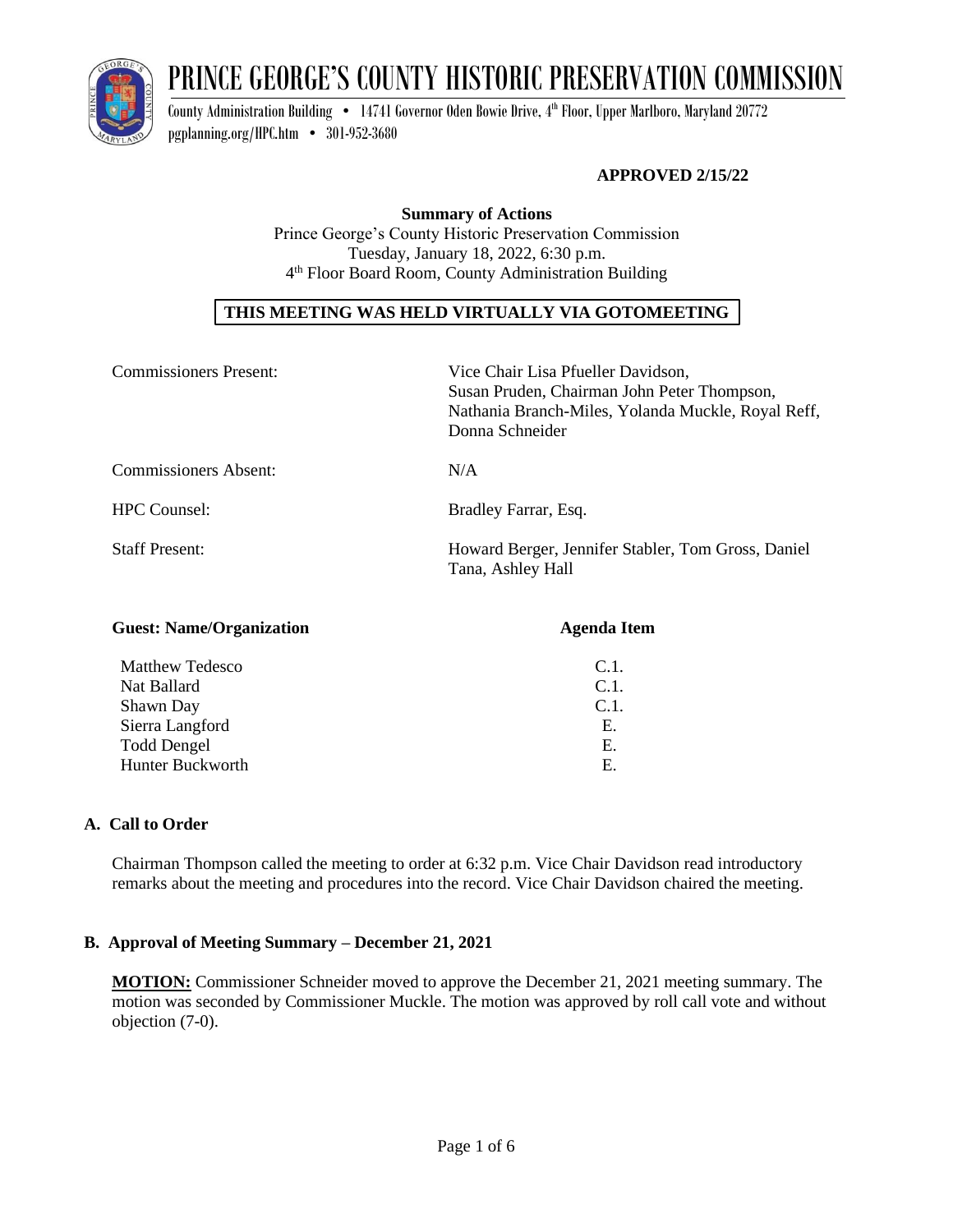## **C. Development Referral**

#### **1. CDP-2101, Parkland and Rock Creek (Adjacent to Talburtt Tobacco Barn, Historic Site 78-009)**

Dr. Stabler presented the staff report. The subject application proposes the development of up to 620 dwelling units, including 350-440 single-family attached units, 130-180 single family detached units, 110- 160 age-restricted units, and 12,500 square feet of commercial space. The subject property is Zoned L-A-C (Local Activity Center, 18.13 acres) and R-M (Residential-Medium, 138.76 acres). The property is characterized by mostly wooded rolling terrain associated with unnamed tributaries to Turkey Branch that enter the property from the north, as well as a significant amount of flatter land atop the slopes. To the west of the property are single-family detached homes in the Westphalia Woods Subdivision. The property to the east has received Comprehensive Design Plan and Preliminary Plan approval as The Preserve at Westphalia. The Preserve at Westphalia contains the Talburtt Tobacco Barn Historic Site (78-009) and its Environmental Setting. The subject property comprises two parcels. The northern parcel, Parcel 16, containing 77.8654 acres, was part of the "Vale of Benjamin" land patent. The "Vale of Benjamin" land patent comprised 1,030 acres and was patented to Benjamin Wells on October 29, 1670. This land patent was acquired by Samuel Magruder some time prior to his death in 1711. Several deeds from the eighteenth and nineteenth centuries mention a family burial ground on the larger 339-acre tract in the Vale of Benjamin land grant. It is unclear from the deeds where on the larger tract the family burial ground was located.

The subject property is adjacent to the Talburtt Tobacco Barn Historic Site (78-009). The Talburtt Tobacco Barn is a wood frame, front-gable barn constructed in the late eighteenth or early nineteenth century, with vertical board siding, and a metal roof. The structure is comprised of a gable-roofed central section flanked by two shed roofed additions. The Talburtt Tobacco Barn is significant as an example of a mid-Atlantic farm building, which exemplifies the cultural and economic heritage of Prince George's County and its rural communities. The Historic Site represents a familiar visual feature of the landscape with its prominent hilltop location along the historic roadway that connected the communities of Westphalia and Forestville. Parcel 25 was part of the larger Talburtt, Osborn, and Bean family farms located on the Alexandria land patent on the north and south sides of Westphalia Road until a 79.82-acre parcel out of the northwest corner of the Alexandria land patent was conveyed to James Edwin Bean and his children in 1950. According to tax records, the current house on Parcel 25 was constructed in 1997. The subject application suggests a mix of development directly around the Talburtt Tobacco Barn including commercial to the southwest, town houses to the west, and single-family homes to the northwest. A connection to the proposed development that contains the Talburtt Tobacco Barn is proposed just to the north of the Historic Site. A stone shown on the plans at the southwest corner of Parcel 16 and the northwest corner of Parcel 25 is likely a boundary stone of the Vale of Benjamin and Alexandria land patents. This stone was possibly set in place in the 1760s, when a land commission was conducted on the property to prove the boundary of the Vale of Benjamin land patent.

This and all subsequent applications will be reviewed by the Historic Preservation Commission (HPC) for effects of new development on the Talburtt Tobacco Barn. The barn is a prominent landmark on the north side of Westphalia Road. The HPC encouraged the retention of an open view of the Talburtt Tobacco Barn from Westphalia Road during the review of The Preserve at Westphalia (CDP-1701 and 4-17034). With the subject application, a Type E buffer was recommended on the developing property along the shared property boundary with the Talburtt Tobacco Barn Historic Site Environmental Setting (78-009) to encourage retention of the existing tree and fence line and to buffer the potential visual impact of the rear elevations of proposed adjacent townhouses. The house on Parcel 16 possibly served as the Westphalia Post office in the late nineteenth and early twentieth centuries. All structures located on Parcel 16 should be recorded on a Maryland Inventory of Historic Properties (MIHP) form prior to demolition. This MIHP form should be submitted for review to the Historic Preservation Section, before its submittal in final to the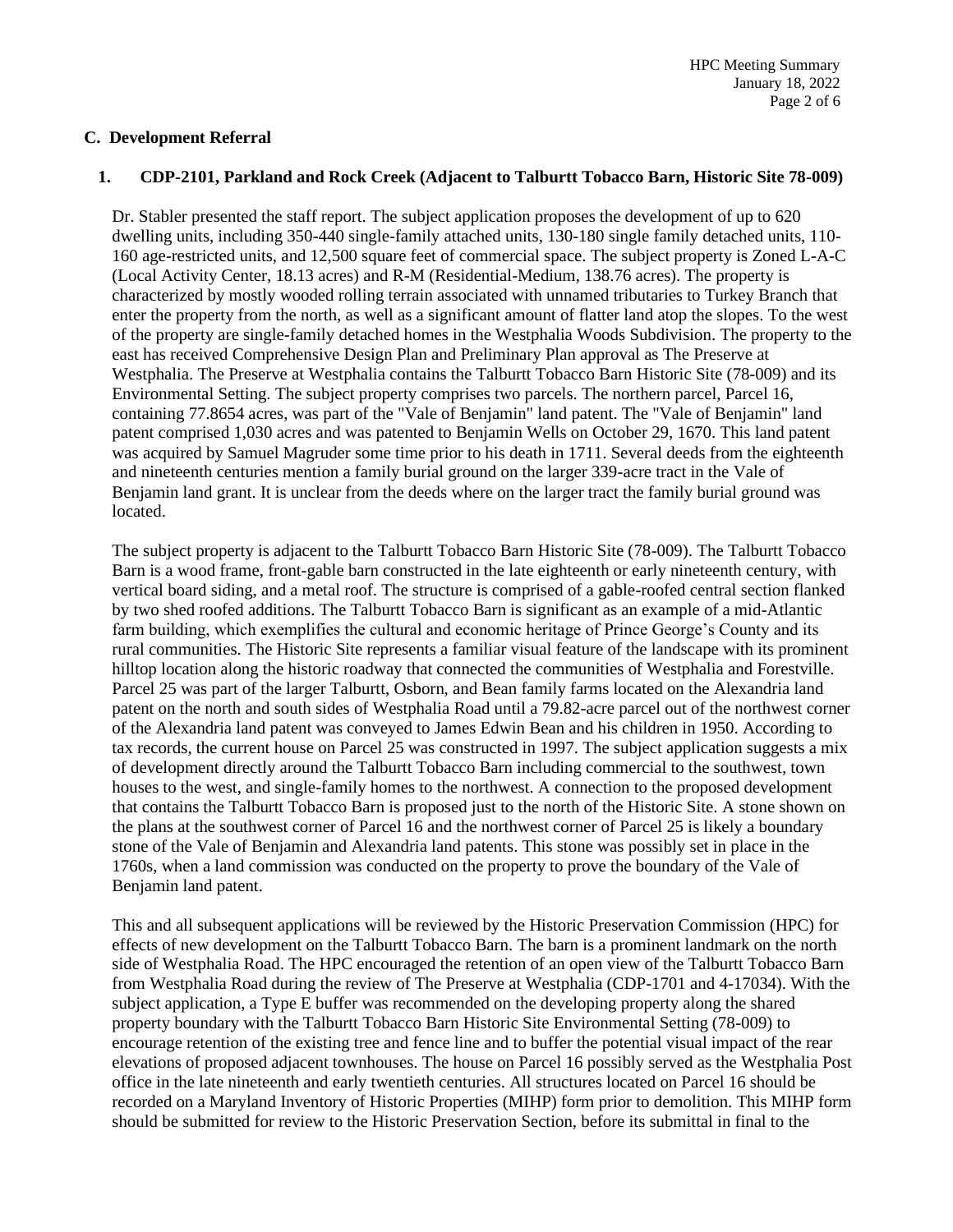Maryland Historical Trust by the applicant. The stone at the southwest corner of Parcel 16 and the northwest corner of Parcel 25 should be preserved in place. This feature of the developing property may be suitable for the nearby installation of an interpretive sign as an amenity within the community. Because of the moderate-to high probability of the subject property to contain significant prehistoric and historic archeological resources, a Phase I archeology survey was recommended. Although the subject Conceptual Design Plan (CDP) application proposes the general location of development, lotting patterns and the orientation of buildings will be reviewed at the time of Preliminary Plan. Architectural compatibility of proposed structures visible from the Talburtt Tobacco Barn Historic Site (78-009) will be reviewed at the time of Specific Design Plan.

Historic Preservation Section staff recommended that the HPC recommend to the Planning Board approval of CDP-2101, Parkside and Rock Creek, with the following conditions:

- 1. Prior to approval of the associated preliminary plan, Phase I (Identification) archeological investigations, according to the Planning Board's Guidelines for Archeological Review (May 2005), are recommended on the above-referenced property to determine if any cultural resources are present. Evidence of M-NCPPC concurrence with the final Phase I report and recommendations is required prior to signature approval.
- 2. Upon receipt of the report by the Planning Department, if it is determined that potentially significant archeological resources exist in the project area, prior to Planning Board approval of the final plat, the applicant shall provide a plan for:
	- i.) Evaluating the resource at the Phase II level, or
	- ii.) Avoiding and preserving the resource in place.
- 3. If a Phase II and/or Phase III archeological evaluation or mitigation is necessary, the applicant shall provide a final report detailing the Phase II and/or Phase III investigations and ensure that all artifacts are curated in a proper manner, prior to any ground disturbance or the approval of any grading permits.
- 4. Prior to the approval of the first Specific Design plan, the applicant and the applicant's heirs, successors, and/or assignees, shall provide a plan for any interpretive signage to be erected and public outreach measures (based on the findings of the Phase I, II, and/or Phase III archeological investigations). The location and wording of the signage and the public outreach measures shall be subject to approval by the M-NCPPC staff archeologist. The plan shall include the timing for the installation of the signage and the implementation of public outreach measures.
- 5. Prior to the approval of the Specific Design plan, all buildings on Parcel 16 shall be documented through the completion of a Maryland Inventory of Historic Properties (MIHP) form according to Maryland Historical Trust (MHT) standards by a qualified 36CFR60 consultant. The draft and final MIHP form shall be reviewed and approved by Historic Preservation Section staff prior to submittal by the applicant to the MHT.

Mr. Matthew Tedesco, the applicant's attorney, thanked Dr. Stabler and Mr. Smith for their review of this project. He provided additional details regarding the CDP.

**MOTION:** Commissioner Schneider moved that the HPC recommend to the Planning Board approval of CDP-2101, Parkside and Rock Creek, with the following conditions: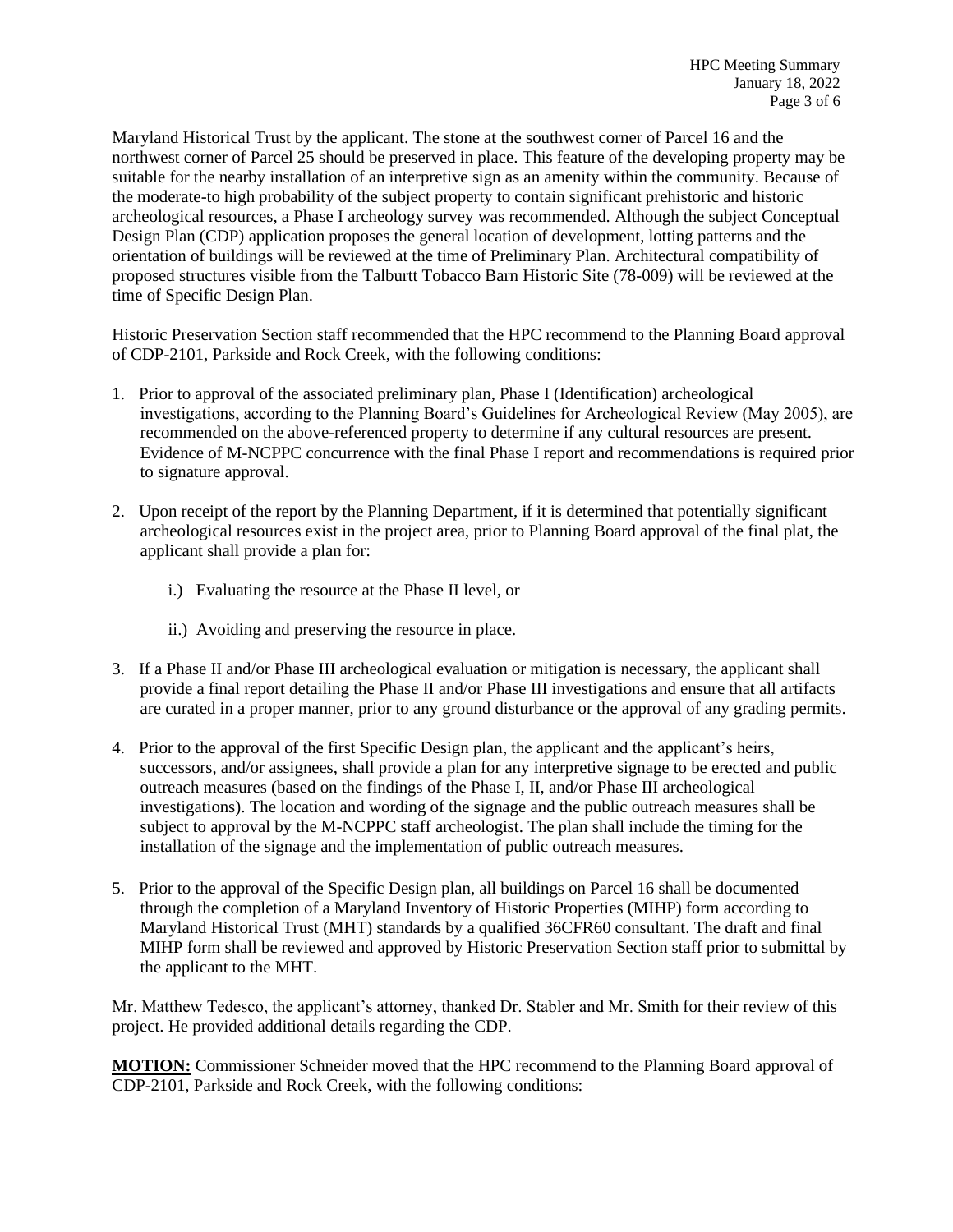- 1. Prior to approval of the associated preliminary plan, Phase I (Identification) archeological investigations, according to the Planning Board's Guidelines for Archeological Review (May 2005), are recommended on the above-referenced property to determine if any cultural resources are present. Evidence of M-NCPPC concurrence with the final Phase I report and recommendations is required prior to signature approval.
- 2. Upon receipt of the report by the Planning Department, if it is determined that potentially significant archeological resources exist in the project area, prior to Planning Board approval of the final plat, the applicant shall provide a plan for:
	- i.) Evaluating the resource at the Phase II level, or
	- ii.) Avoiding and preserving the resource in place.
- 3. If a Phase II and/or Phase III archeological evaluation or mitigation is necessary, the applicant shall provide a final report detailing the Phase II and/or Phase III investigations and ensure that all artifacts are curated in a proper manner, prior to any ground disturbance or the approval of any grading permits.
- 4. Prior to the approval of the first Specific Design plan, the applicant and the applicant's heirs, successors, and/or assignees, shall provide a plan for any interpretive signage to be erected and public outreach measures (based on the findings of the Phase I, II, and/or Phase III archeological investigations). The location and wording of the signage and the public outreach measures shall be subject to approval by the M-NCPPC staff archeologist. The plan shall include the timing for the installation of the signage and the implementation of public outreach measures.
- 5. Prior to the approval of the first Specific Design plan, all buildings on Parcel 16 shall be documented through the completion of a Maryland Inventory of Historic Properties (MIHP) form according to Maryland Historical Trust (MHT) standards by a qualified 36CFR60 consultant. The draft and final MIHP form shall be reviewed and approved by Historic Preservation Section staff prior to submittal by the applicant to the MHT.

Commissioner Branch-Miles seconded the motion. The motion was approved by roll call vote and without objection (6-0-1, Vice Chair Davidson voted "present").

## **D. Preservation Tax Credits**

## **1. 2021-014, Solitude (Historic Site 82A-038)**

Mr. Tana presented the staff report. Fraser and Rebecca Henderson, owners of Solitude (Historic Site 82A-038), applied for a tax credit for work totaling \$50,886.93. The work consisted of replacement of the roof with cedar shingles and the replacement of rear porch gutters, as approved in Historic Area Work Permit 2021-008. All work was determined by staff to be eligible for the tax credit. Based on the documentation of the work supplied by the applicant and the HPC's adopted tax credit policies and procedures, staff recommended the approval of a historic preservation tax credit in the amount of \$12,721.73. This credit would apply for FY 2022, the tax year following the year in which the work was completed. Staff recommended that the application be granted as meeting provisions 1, 2, and 3 of Subtitle 29-111(b) and Standards 1, 2, and 6 of the Secretary of the Interior's *Standards for Rehabilitation*.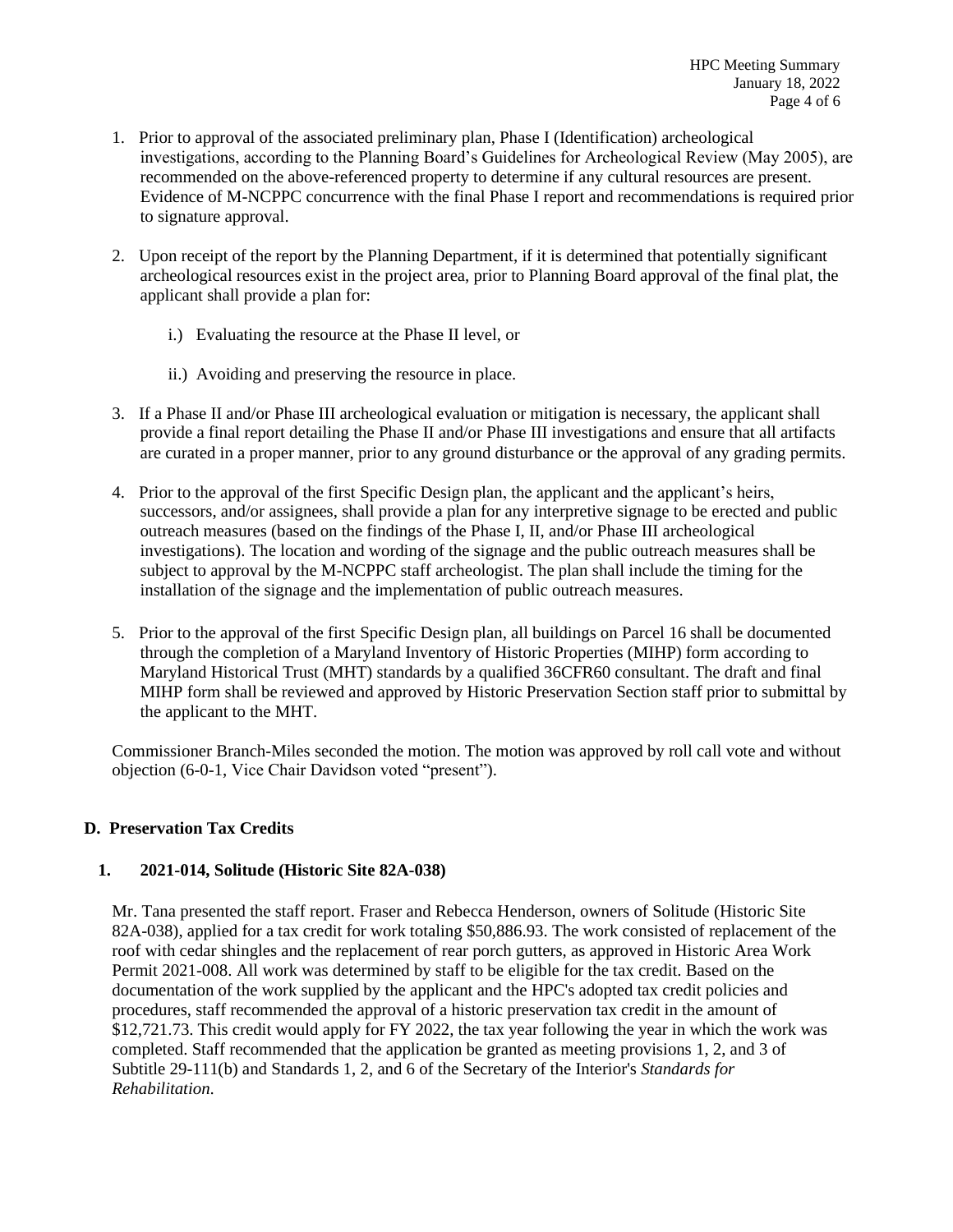**MOTION:** Commissioner Schneider moved to approve Tax Credit 2021-014 as meeting provisions 1, 2, and 3 of Subtitle 29-111(b) and Standards 1, 2, and 6 of the Secretary of the Interior's *Standards for Rehabilitation*. Commissioner Branch-Miles seconded the motion. The motion was approved by roll call vote and without objection (7-0).

## **2. 2021-015, Rizzo House (Historic Site 65-015)**

Mr. Tana presented the staff report. Lillian Walker, owner of the Rizzo House (Historic Site 65-015), applied for a tax credit for work totaling \$9,000.00. The work consisted of the replacement of the house's HVAC system, including a new condensing unit and furnace. All work was determined by staff to be eligible for the tax credit. Based on the documentation of the work supplied by the applicant and the HPC's adopted tax credit policies and procedures, staff recommended the approval of a historic preservation tax credit in the amount of \$2,250.00. This credit would apply for FY 2022, the tax year following the year in which the work was completed. Staff recommended that the application be granted as meeting provisions 1, 2, and 3 of Subtitle 29-111(b) and Standards 1 and 2 of the Secretary of the Interior's *Standards for Rehabilitation*.

**MOTION:** Commissioner Schneider moved to approve Tax Credit 2021-015 as meeting provisions 1, 2, and 3 of Subtitle 29-111(b) and Standards 1 and 2 of the Secretary of the Interior's *Standards for Rehabilitation*. Commissioner Pruden seconded the motion. The motion was approved by roll call vote and without objection (7-0).

## **E. Approval of FY 2022 Historic Property Grant Program Recommendations**

Mr. Tana presented the staff report. On April 8, 2008, the Prince George's County Council approved CB-003-2008 (DR-2), the legislation enabling the Prince George's Historic Property Grant Program. The program provides grants to nonprofit organizations or foundations, political subdivisions, and individuals for the purpose of acquiring, preserving, restoring, or rehabilitating historic properties in accordance with the Maryland Land Use Article, Sections 26-101—26-107. The Prince George's County Planning Board adopted the Program Guidelines on May 8, 2008; the Planning Board revised the guidelines on July 21, 2016, and again on September 16, 2021. The program was reauthorized in the FY 2022 budget with \$400,000 in available funds. A fourteenth round of the program was announced in July 2021 and four virtual workshops for potential applicants were held in August and September. All four workshops were hosted on the Countywide Planning Division's GoToMeeting account. In addition, a recording of the September 16 workshop and presentation was uploaded to the Grants page of the Planning Department's Website, and the Maryland-National Capital Park and Planning Commission's YouTube page, for individuals who could not attend any of the available workshops live. Mailings advertising the 2022 program year, with information on the workshops and application deadlines, were sent to all property owners in Historic Districts, all owners of Historic Sites and Historic Resources, and to the County's 27 municipalities. A total of 23 people registered for the workshops. Eleven completed applications were received and compiled by Planning Department staff, totaling \$437,566.80 in requested grant funds for the 2022 program year. One applicant requested that their application be withdrawn on December 23, 2021 (reducing the total requested funds to \$431,446.80). In accordance with the program guidelines, a grant committee consisting of five HPC members and four Planning Department staff members was appointed by the HPC chair to review applications and provide award recommendations to the HPC. The committee evaluated and scored the proposed projects using the selection criteria in the program guidelines and made award recommendations accordingly. Eligible grant requests exceeded the available funds by \$31,446.80. As a result, the grant committee utilized strategic reductions based on applicant scores in order to increase the total number of properties that were recommended to receive funds and to try to direct funds to proposed work that most exemplifies the purpose of the program. In the event that